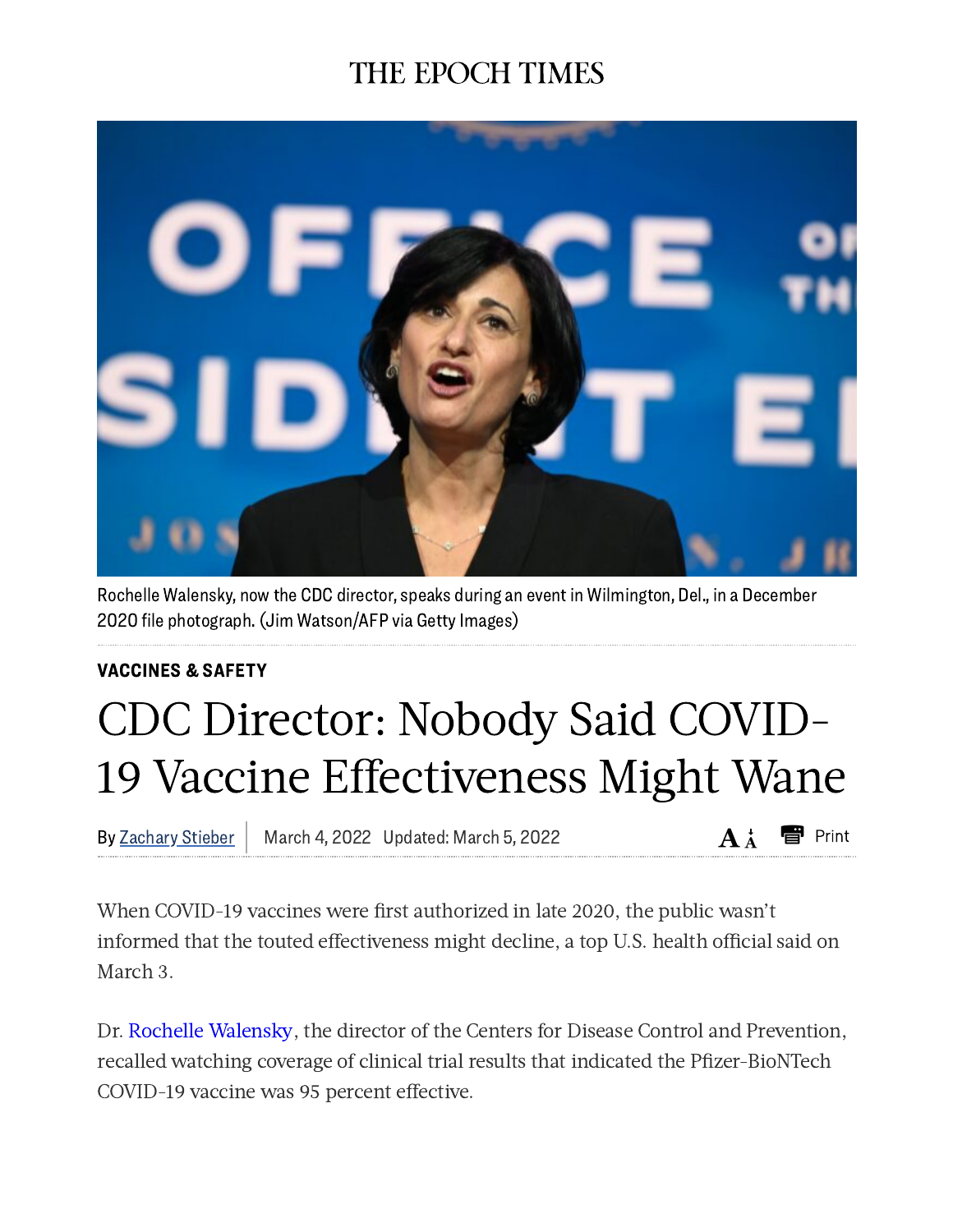"So many of us wanted to be helpful. So many of us wanted to say, 'Okay, this is our ticket out, right, 'now we're done.' So I think we have perhaps too little caution and too much optimism for some good things that came our way. I really do. I think all of us wanted this to be done," Walensky said.

"Nobody said 'waning': 'Oh this vaccine is going to work, oh well, maybe it'll wear off,' Nobody said, 'Well, what if the next variant, it's not as [effective] against the next variant," she added.

Walensky, who was speaking at the Washington University School of Medicine in St. Louis, was tapped to head the [CDC](https://www.theepochtimes.com/t-cdc) on Dec. 8, 2020, by then-president-elect Joe Biden. Three days later, U.S. regulators authorized the Pfizer jab. That same month, they cleared Moderna's shot.

Both those vaccines and the only other COVID-19 vaccine available in the United States, made by Johnson & Johnson, were initially promoted as highly effective in preventing infection from the virus that causes COVID-19. Pfizer's was said to be 95 percent effective in preventing infection.

"Vaccination is a critical tool in bringing this unprecedented pandemic to an end," Dr. Robert Redfield, Walensky's predeceessor, said in a statement before leaving office.

"We know for sure that the vaccine is highly efficacious in preventing the clinical disease," Dr. Anthony Fauci, the director of the National Institute of Allergy and Infectious Diseases, said on CNBC around the same time.

While authorizing the shots, the Food and Drug Administration acknowledged it could not determine how long the vaccines would provide protection.

The vaccine effectiveness has dropped over time, and [provides](https://www.theepochtimes.com/infection-hospitalization-gap-narrows-between-unvaccinated-and-vaccinated-study_4251934.html) little [protection](https://www.theepochtimes.com/vaccinated-people-more-likely-to-contract-covid-19-go-to-hospital-in-recent-weeks-cdc-data_4300048.html) against infection, according to data released after the Omicron virus variant became dominant in the country in late 2021.

"Just about everybody" will get COVID-19 because of Omicron, [according](https://www.theepochtimes.com/just-about-everybody-will-get-covid-19-fauci_4208152.html) to Fauci.